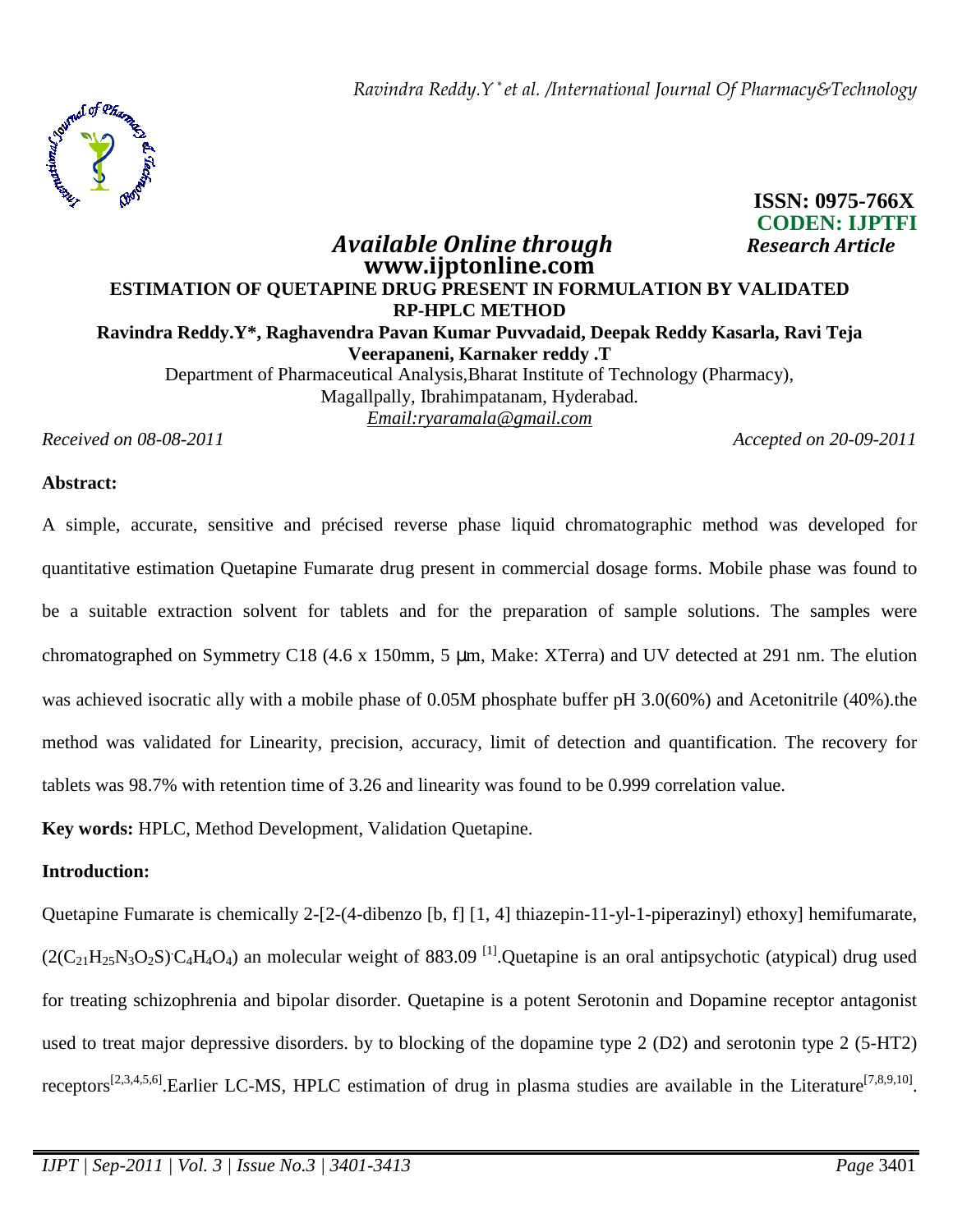*Ravindra Reddy.Y \* et al. /International Journal Of Pharmacy&Technology* Recently HPLC, UV and HPTLC methods for estimation of Quetapine drug in bulk and formulation were published [11, 12, and 13]. Current developed HPLC method was simple and rapid. Validated for Accuracy, Linearity, Precision, Limit of Detection and Quantification<sup>[14]</sup>



**Quetapine Fumarate 1**

# **Chromatographic Parameters**

| Equipment        | : High performance liquid chromatography equipped with Auto Sampler and DAD or<br>UV detector. |
|------------------|------------------------------------------------------------------------------------------------|
| Column           | : Symmetry C18 (4.6 x 150mm, 5 $\mu$ m, Make: XTerra) or equivalent                            |
| Flow rate        | $: 0.8$ mL per min                                                                             |
| Wavelength       | $: 291$ nm                                                                                     |
| Injection volume | $: 20 \mu l$                                                                                   |
| Column oven      | : Ambient                                                                                      |
| Run time         | $: 5 \text{ min}$                                                                              |

**Preparation of Phosphate buffer:** Weigh 7.0 grams of Potassium dihydrogen Phosphate into a 1000ml beaker, dissolve and diluted to 1000 ml with HPLC water. Adjusted the pH to 3.0 with ortho Phosphoric acid.

# **Preparation of mobile phase:**

Mix a mixture of above buffer 600mL (60%) and 400 mL of Acetonitrile HPLC (40%) and degas in ultrasonic water bath for 5 minutes. Filter through  $0.45 \mu$  filter under vacuum filtration.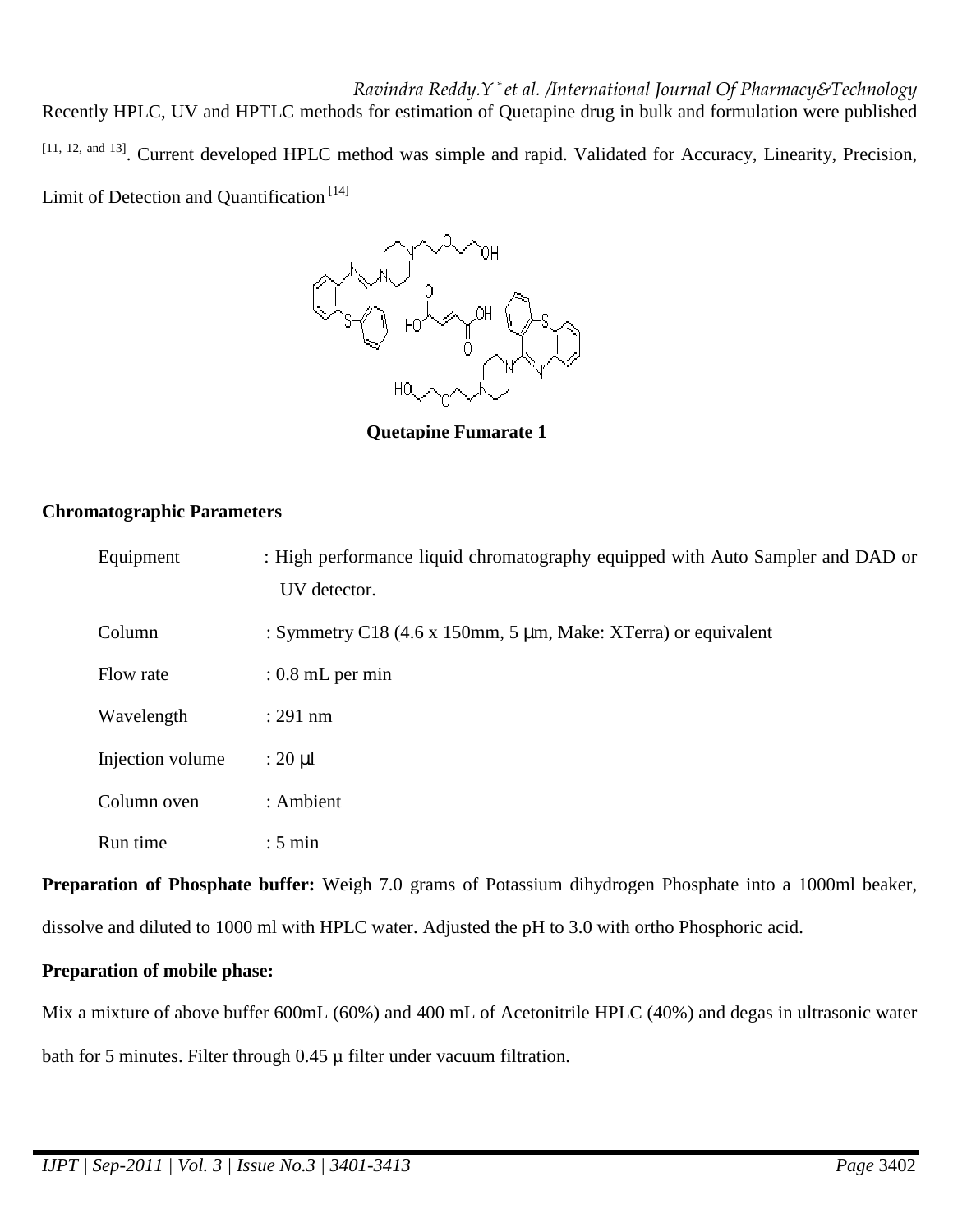# *Ravindra Reddy.Y \* et al. /International Journal Of Pharmacy&Technology* **Preparation of the Quetapine Fumarate Standard & Sample Solution**

**Standard Solution Preparation:** Accurately weigh and transfer 10mg of Quetapine Fumarate Working standard into a 10mL volumetric flask add about 7 mL of Diluent and sonicate to dissolve it completely and make volume up to the mark with the same solvent. (Stock solution).

Further pipette 0.6 ml of the above stock solution into a 10ml volumetric flask and dilute up to the mark with diluent. Mix well and filter through 0.45µm filter.

#### **Sample Solution Preparation:**

Weigh 5 Quetapine Fumarate Tablets and calculate the average weight. Accurately weigh and transfer the sample equivalent to 10 mg of Quetapine Fumarate into a 10 mL volumetric flask. Add about 7 mL of diluent and sonicate to dissolve it completely and make volume up to the mark with diluent. Mix well and filter through 0.45µm filter. Further pipette 0.6ml of the above stock solution into a 10ml volumetric flask and dilute up to the mark with diluent. Mix well and filter through 0.45µm filter.

# **Calculation:**

|  | AT   |  | WS DT P Avg. Wt       |
|--|------|--|-----------------------|
|  |      |  |                       |
|  | AS — |  | DS WT 100 Label Claim |

Where:

AT = Peak Area of Quetapine Fumarate obtained with test preparation

 $AS = Peak$  Area of Quetapine Fumarate obtained with standard preparation

 $WS = Weight of working standard taken in mg$ 

 $WT = Weight of sample taken in mg$ 

DS = Dilution of Standard solution

- $DT = Dilution of sample solution$
- $P =$  Percentage purity of working standard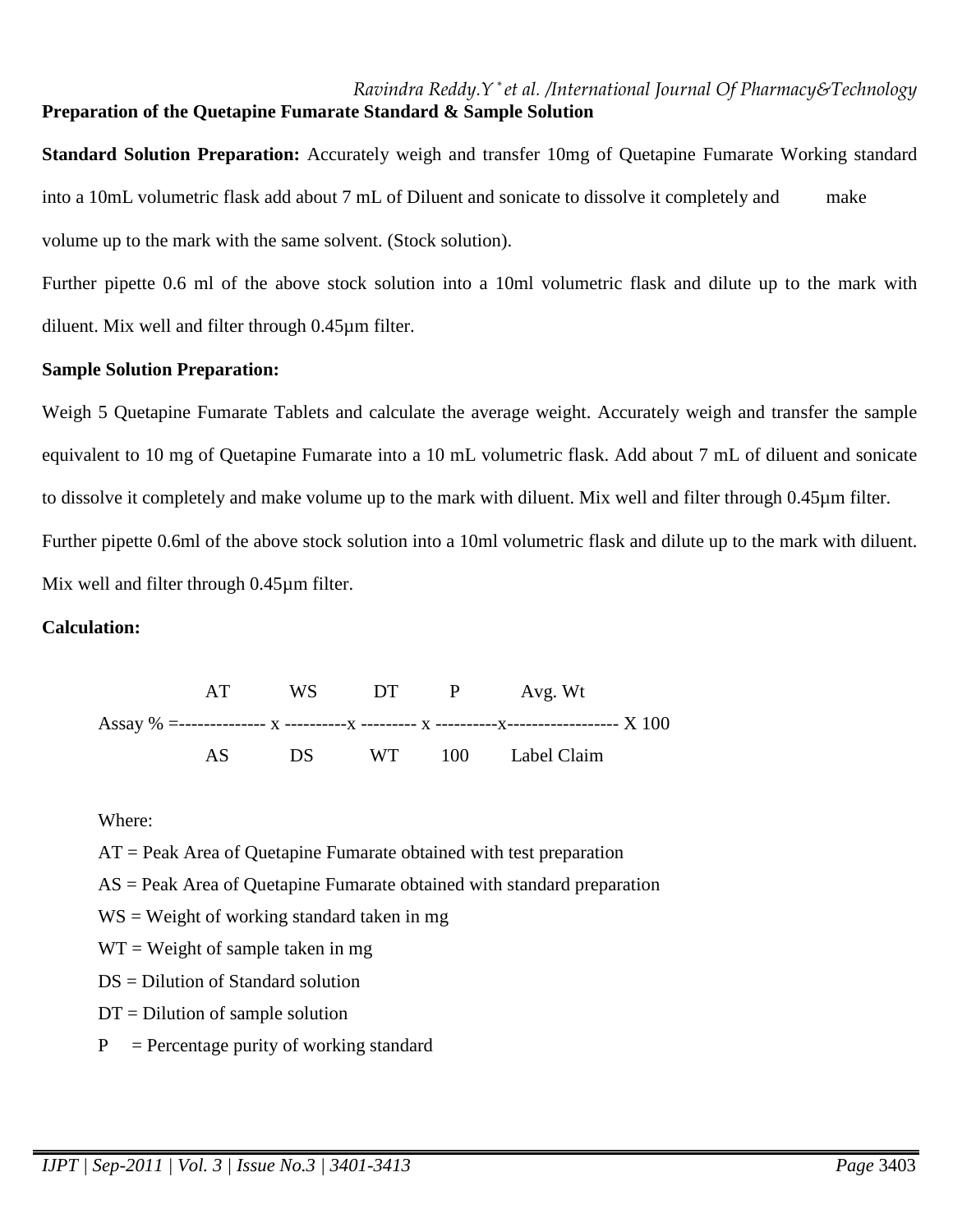# **Results and discussion:**

# **System Suitability:**

Tailing factor for the peak due to Quetapine Fumarate in Standard solution should not be more Than 1.5.

Theoretical plates for the Quetapine Fumarate peak in Standard solution should not less than 2000.

# **Precision:**

Accurately weigh and transfer 10 mg of Quetapine Fumarate Working standard into a 10 mL volumetric flask add about 7 mL of Diluent and sonicate to dissolve it completely and make volume up to the mark with the same solvent. (Stock solution)

Further pipette 0.6 ml of the above stock solution into a 10ml volumetric flask and dilute up to the mark with diluent. Mix well and filter through 0.45µm filter

The standard solution was injected for five times and measured the area for all five injections in HPLC. The %RSD for the area of five replicate injections was found to be within the specified limits.

# **Intermediate Precision/Ruggedness:**

To evaluate the intermediate precision (also known as Ruggedness) of the method, Precision was performed on different day by using different make column of same Dimensions accurately weigh and transfer 10 mg of Quetapine Fumarate Working standard into a 10mL Volumetric flasks add about 7 mL of Diluent and sonicate to dissolve it completely and make volume up to the mark with the same solvent. (Stock solution). Further pipette 0.6 ml. The above stock solution into a 10ml volumetric flask and dilute up the mark with diluent. Mix Well and filter through 0.45µm filter. The standard solution was injected for five times and measured the area for all five injections in HPLC. The %RSD for the area of five replicate injections was found to be within the specified limits.

# **Accuracy: Preparation of stock solution:**

Accurately weigh and transfer 10mg of Quetapine Fumarate Working standard into a 10mL volumetric flask add about 7 mL of Diluent and sonicate to dissolve it completely and make volume up to the mark with the same solvent. (Stock solution)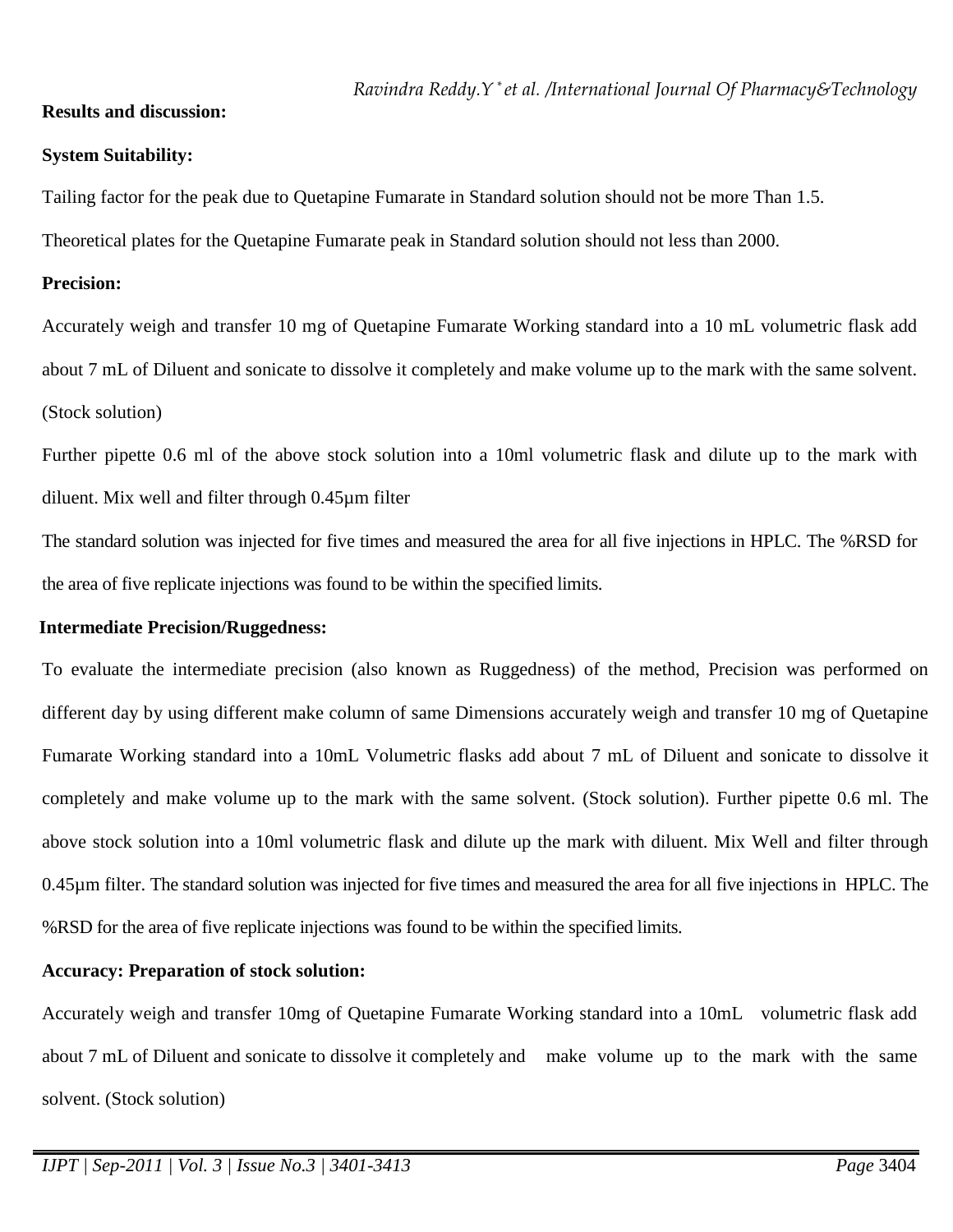*Ravindra Reddy.Y \* et al. /International Journal Of Pharmacy&Technology* Further pipette 0.6 ml of the above stock solution into a 10ml volumetric flask and dilute up to the mark with diluent. Mix well and filter through 0.45µm filter.

### **Preparation Sample solutions:**

### **For preparation of 50% solution (With respect to target Assay concentration):**

Accurately weigh and transfer 4.9mg of Quetapine Fumarate API sample into a 10 mL volumetric flask add about 7 mL of Diluent and sonicate to dissolve it completely and make volume up to the mark with the same solvent. (Stock solution)

Further pipette 0.6 ml of the above stock solution into a 10ml volumetric flask and dilute up to the mark with diluent. Mix well and filter through 0.45µm filter.

#### **For preparation of 100% solution (With respect to target Assay concentration):**

Accurately weigh and transfer 10mg of Quetapine Fumarate API sample into a 10 mL volumetric flask add about 7 mL of Diluent and sonicate to dissolve it completely and make volume up to the mark with the same solvent. (Stock solution)

Further pipette 0.6 ml of the above stock solution into a 10ml volumetric flask and dilute up to the mark with diluent. Mix well and filter through 0.45µm filter.

# **For preparation of 150% solution (With respect to target Assay concentration):**

Accurately weigh and transfer 14.8mg of Quetapine Fumarate API sample into a 10 mL volumetric flask add about 7 mL of Diluent and sonicate to dissolve it completely and make volume up to the mark with the same solvent. (Stock solution)

Further pipette 0.6 ml of the above stock solution into a 10ml volumetric flask and dilute up to the mark with diluent. Mix well and filter through 0.45µm filter.

Inject the standard solution, Accuracy -50%, Accuracy -100% and Accuracy -150% solutions.

Calculate the Amount found and Amount added for Quetapine Fumarate and calculate the

individual recovery and mean recovery values.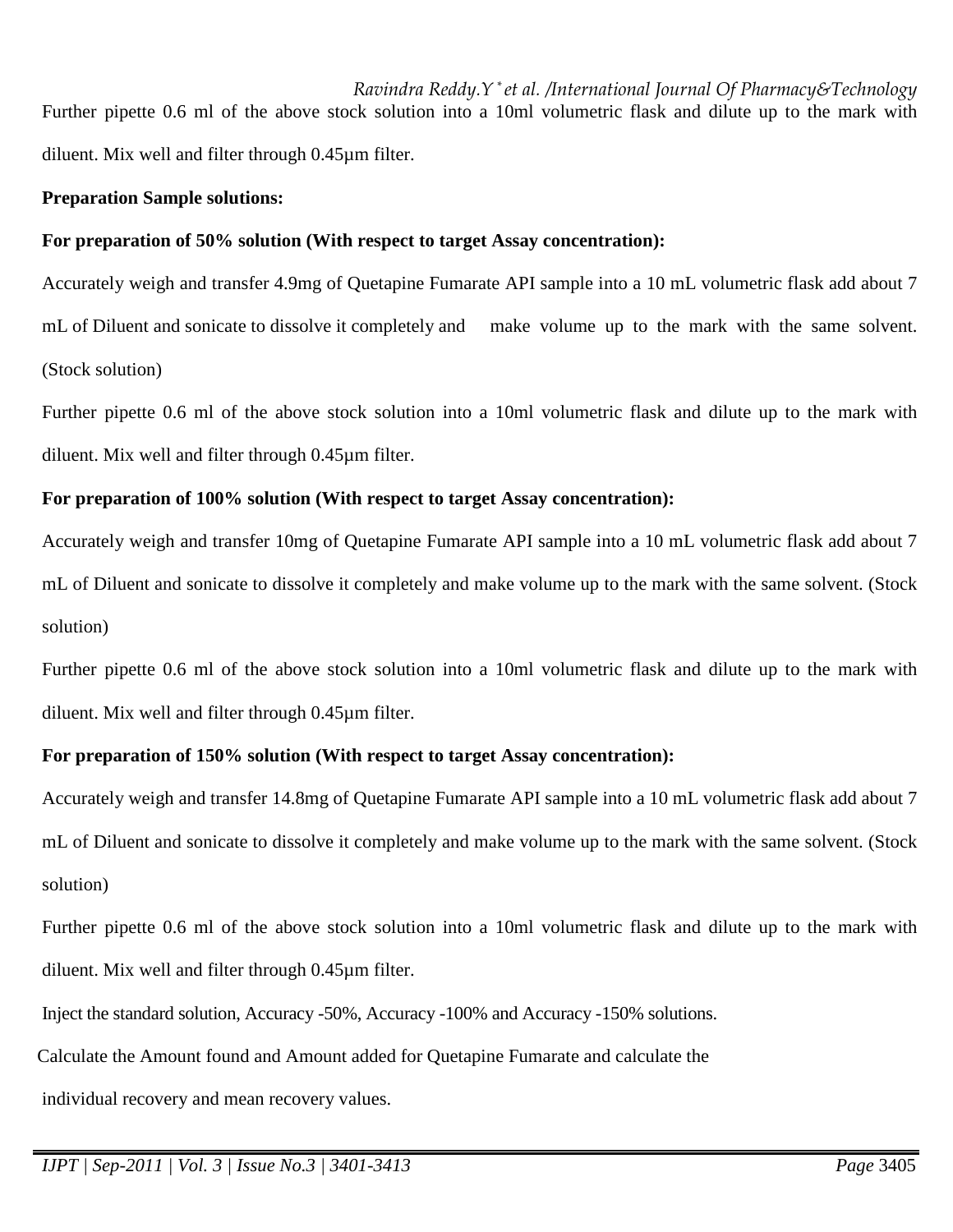# **Linearity:**

### **Preparation of stock solution:**

Accurately weigh and transfer 10mg of Quetapine Fumarate Working standard into a 10mL volumetric flask add about 7 mL of Diluent and sonicate to dissolve it completely and make volume up to the mark with the same solvent. (Stock solution)

# **Preparation of Level – I (20 µg/ml):**

0.2ml of stock solution has taken in 10 ml of volumetric flask dilute up to the mark with diluent.

#### **Preparation of Level – II (40 µg/ml):**

0.4ml of stock solution taken in 10 ml of volumetric flask dilute up to the mark with diluent.

#### **Preparation of Level – III (60 µg/ml):**

0.6ml of stock solution taken in 10 ml of volumetric flask dilute up to the mark with diluent.

#### **Preparation of Level – IV (80µg/ml):**

0.8ml of stock solution taken in 10 ml of volumetric flask dilute up to the mark with diluent.

#### **Preparation of Level – V (100µg/ml):**

1ml of stock solution taken in 10 ml of volumetric flask dilute up to the mark with diluent.

Inject each level into the chromatographic system and measure the peak area.Plot a graph of peak area versus

concentration (on X-axis concentration and on Y-axis Peak area) and calculate the correlation coefficient.

#### **Limit of Detection:**

#### **Preparation of 60µg/ml solution:**

Accurately weigh and transfer 10mg of Quetapine Fumarate Working standard into a 10 mL

Volumetric flasks add about 7 mL of Diluent and sonicate to dissolve it completely and make volume up to the mark with the same solvent. (Stock solution)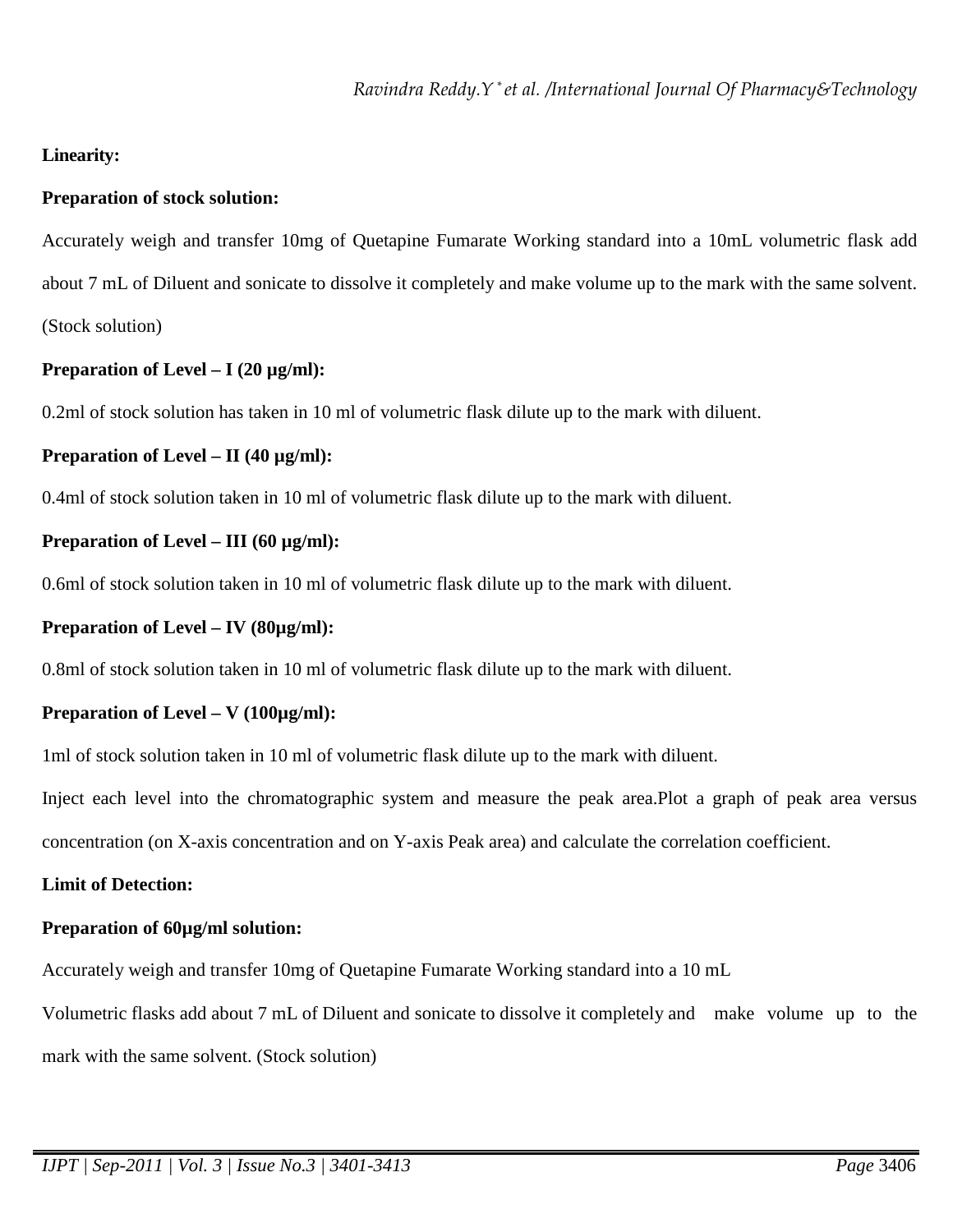*Ravindra Reddy.Y \* et al. /International Journal Of Pharmacy&Technology* Further pipette 0.6 ml of the above stock solution into a 10ml volumetric flask and dilute up to the mark with diluent. Mix well and filter through 0.45µm filter.

# **Preparation of 0.124% solution At Specification level (0.074µg/ml solution):**

Pipette 1mL of 10µg/ml solution into a 10 ml of volumetric flask and dilute up to the mark with diluent.Pipette 0.124mL of 10µg/ml solution into a 10 ml of volumetric flask and dilute up to the mark with diluent.

# **Limit of Quantification:**

# **Preparation of 60µg/ml solution:**

Accurately weigh and transfer 10mg of Quetapine Fumarate Working standard into a 10 mL

Volumetric flasks add about 7 mL of Diluent and sonicate to dissolve it completely and make volume up to the mark with the same solvent. (Stock solution)

Further pipette 0.6 ml of the above stock solution into a 10ml volumetric flask and dilute up to the mark with diluent. Mix well and filter through 0.45µm filter.

# **Preparation of 0.124% solution At Specification level (0.074µg/ml solution):**

Pipette 1mL of 10µg/ml solution into a 10 ml of volumetric flask and dilute up to the mark with diluent.Pipette 0.124mL of 10µg/ml solution into a 10 ml of volumetric flask and dilute up to the mark with diluent.

# **Robustness:**

As part of the Robustness, deliberate change in the Flow rate, Mobile Phase composition,

Temperature Variation was made to evaluate the impact on the method.

- A. the flow rate was varied at 0.7 to 0.9ml/min. Standard solution 60 µg/ml was prepared and analysed using the varied flow rates along with method flow rate.
- B. The Organic composition in the Mobile phase was varied from 35% to 45%.Standard solution 60  $\mu$ g/ml was prepared and analysed using the varied Mobile phase composition along with the actual mobile phase composition in the method.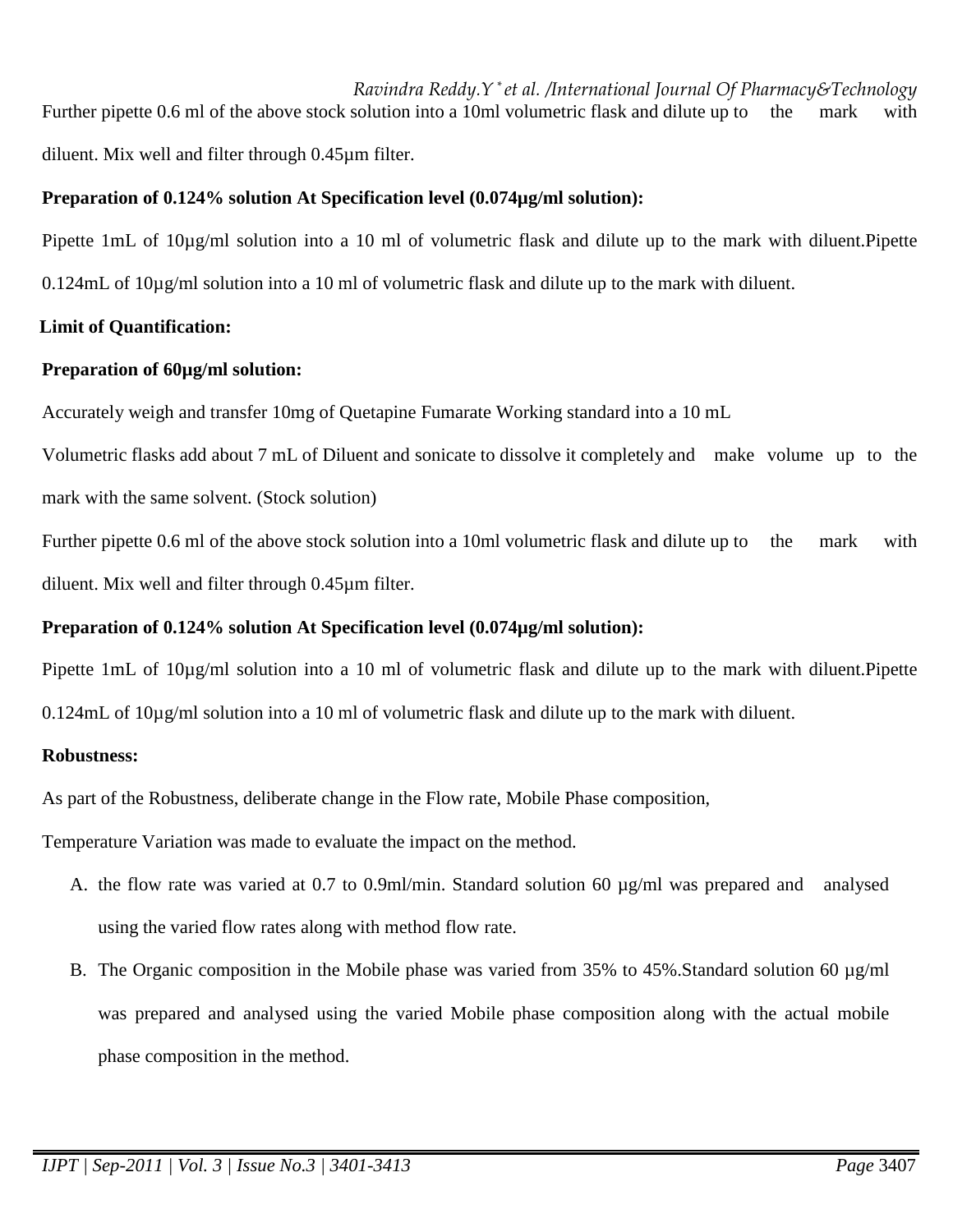# C. **Table:**

# **Precision**

| Injection                 | Area     |
|---------------------------|----------|
| Injection-1               | 1091661  |
| Injection-2               | 1067002  |
| Injection-3               | 1055772  |
| Injection-4               | 1038372  |
| Injection-5               | 1068256  |
| Average                   | 1064213  |
| <b>Standard Deviation</b> | 19471.29 |
| %RSD                      | 1.82     |

# **Intermediate precision**

| Injection                 | Area    |
|---------------------------|---------|
| Injection-1               | 1224468 |
| Injection-2               | 1226996 |
| Injection-3               | 1221453 |
| Injection-4               | 1221135 |
| Injection-5               | 1222433 |
| Average                   | 1223297 |
| <b>Standard Deviation</b> | 2443.0  |
| $%$ RSD                   | 0.20    |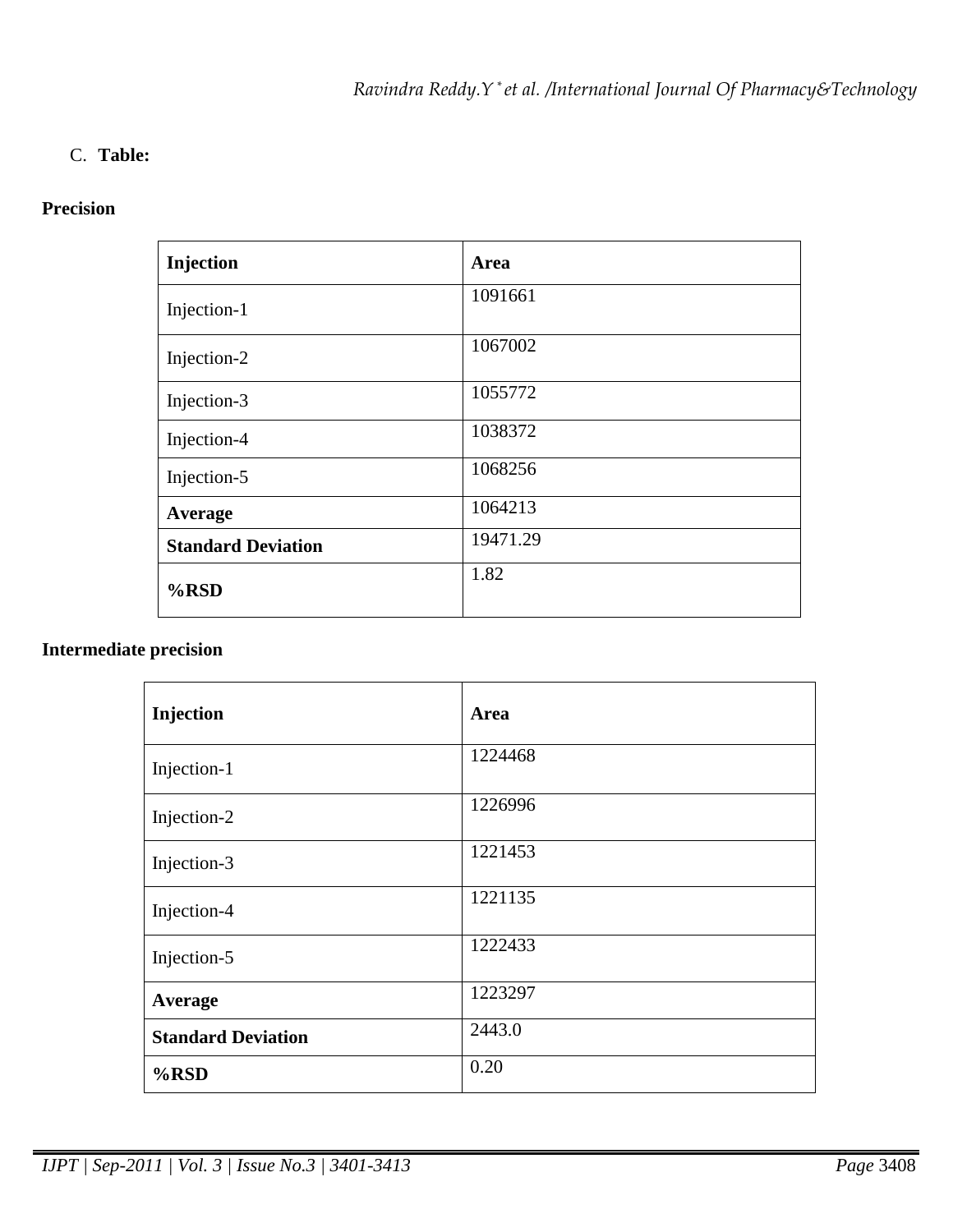| <b>%Concentration</b><br>(at specification<br>Level) | Area    | Amount<br><b>Added</b><br>(mg) | Amount<br><b>Found</b><br>(mg) | % Recovery | <b>Mean</b><br><b>Recovery</b> |
|------------------------------------------------------|---------|--------------------------------|--------------------------------|------------|--------------------------------|
| 50%                                                  | 614050  | 4.9                            | 4.81                           | 98.3%      |                                |
| 100%                                                 | 1256512 | 10                             | 9.86                           | 98.6%      | 98.7%                          |
| 150%                                                 | 1873581 | 14.8                           | 14.7                           | 99.3%      |                                |

# **Accuracy**

# **Linearity:**

| S.No                           | <b>Linearity Level</b> | <b>Concentration</b> | Area    |
|--------------------------------|------------------------|----------------------|---------|
| 1                              | $\mathbf I$            | $20\mu g/ml$         | 408926  |
| $\overline{2}$                 | $\rm II$               | $40\mu g/ml$         | 782082  |
| 3                              | $\rm III$              | $60 \mu g/ml$        | 1250954 |
| $\overline{4}$                 | IV                     | $80 \mu g/ml$        | 1638675 |
| 5                              | V                      | $100 \mu g/ml$       | 1998003 |
| <b>Correlation Coefficient</b> |                        |                      | 0.999   |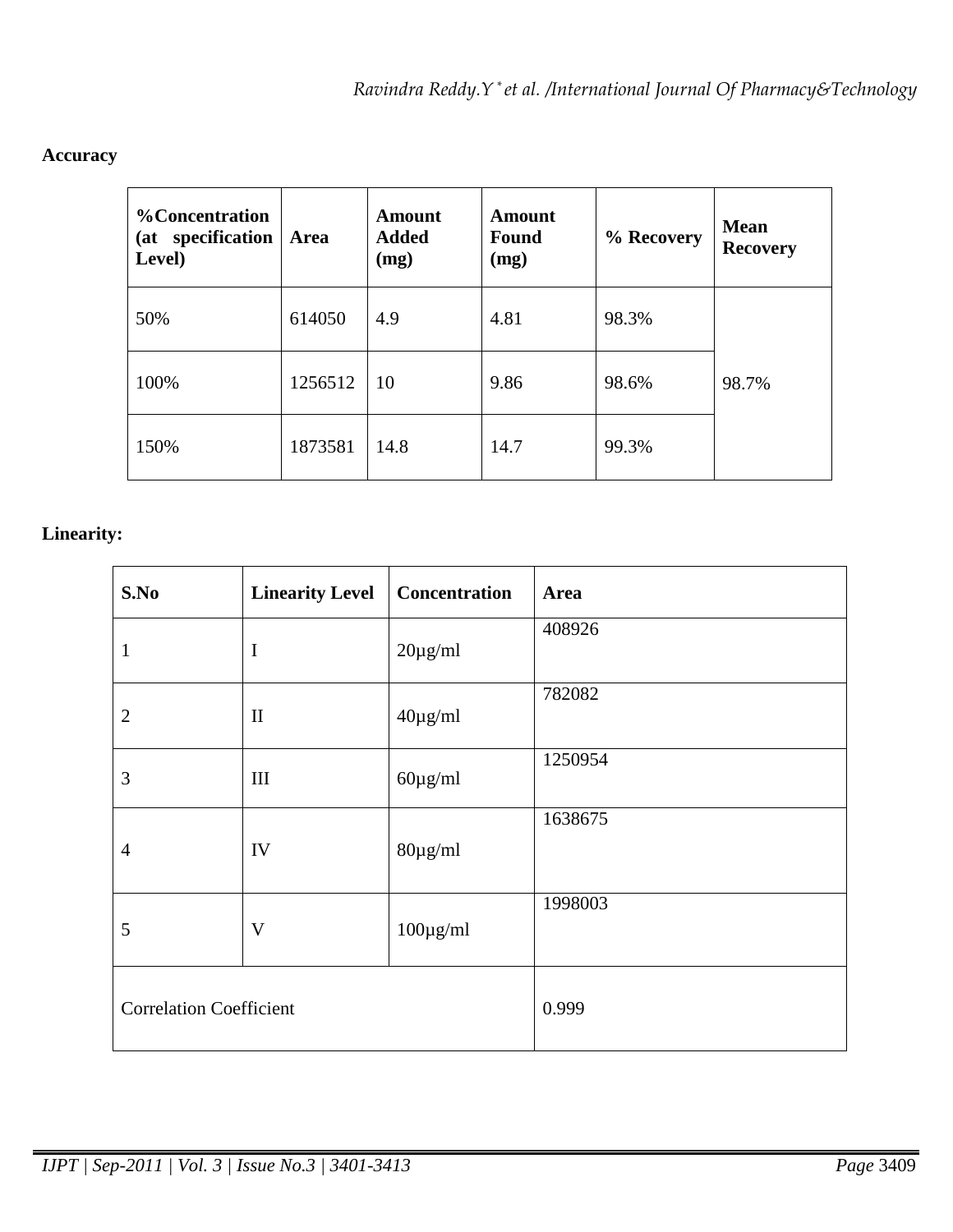# **Limit of Detection:**

| <b>Component</b> | Working conc. (mg/ml) | <b>Signal To Noise Ratio</b> |
|------------------|-----------------------|------------------------------|
| Quetapine        | $0.074\mu\text{g/ml}$ | 2.84                         |

# **Limit of Quantification:**

| <b>Component</b> | Working conc. (mg/ml) | <b>Signal To Noise Ratio</b> |
|------------------|-----------------------|------------------------------|
| Quetapine        | $0.24\mu\text{g/ml}$  | 9.84                         |

# **Robustness:**

|      | <b>Flow Rate</b><br>$m/m$ in) | <b>System Suitability Results</b> |                    |  |  |
|------|-------------------------------|-----------------------------------|--------------------|--|--|
| S.No |                               | <b>USP Plate Count</b>            | <b>USP Tailing</b> |  |  |
|      | 0.7                           | 2792                              | 1.5                |  |  |
|      | -8<br>0.                      | 2841                              | 1.5                |  |  |
|      | 0.9                           | 2647                              | I.4                |  |  |

#### **Chromatograms:**

# **Sample**

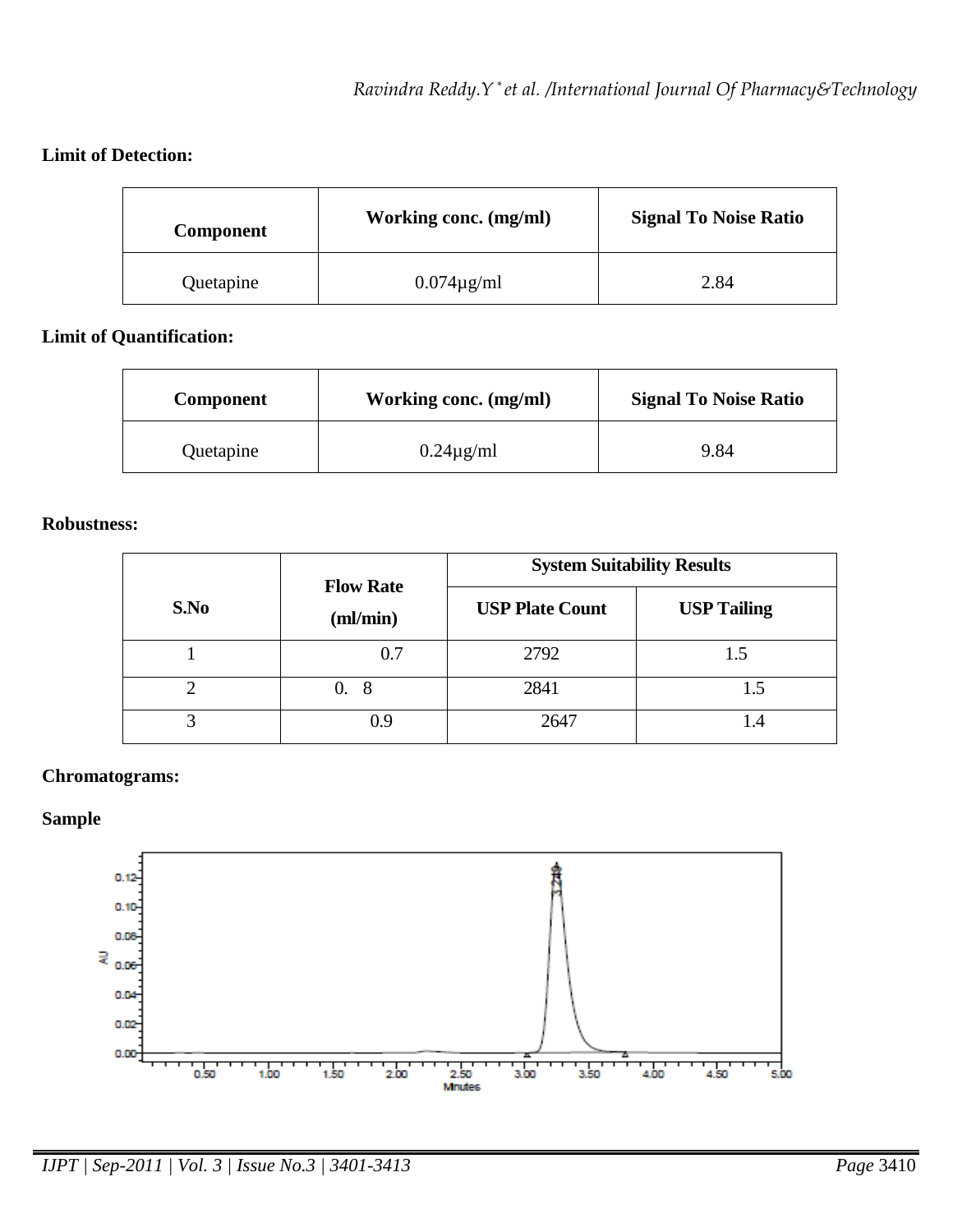

# **Conclusion:**

The proposed method is simple, specific, accurate and precise and hence can be used in routine for estimation of Quetapine in tablet dosage. Statistical analysis of the results has been carried out revealing high accuracy and good precision. The percentages RSD for all parameters was found to be less than two, which indicates the validity of the method and assay results obtained by this method are in fair agreement. The developed method can be used for routine quantitative estimation of Quetapine in tablet dosage form.

# **Acknowledgement**

The authors are thankful to Mr. Mr. K. Chandra Shekar, Hyderabad for providing necessary facilities and Mr. Karnaker Reddy for his support during this work. We are also thankful to A. Sunil Kumar Reddy, principal, Bharat Institute of Technology (Pharmacy) his support during this work and guidance.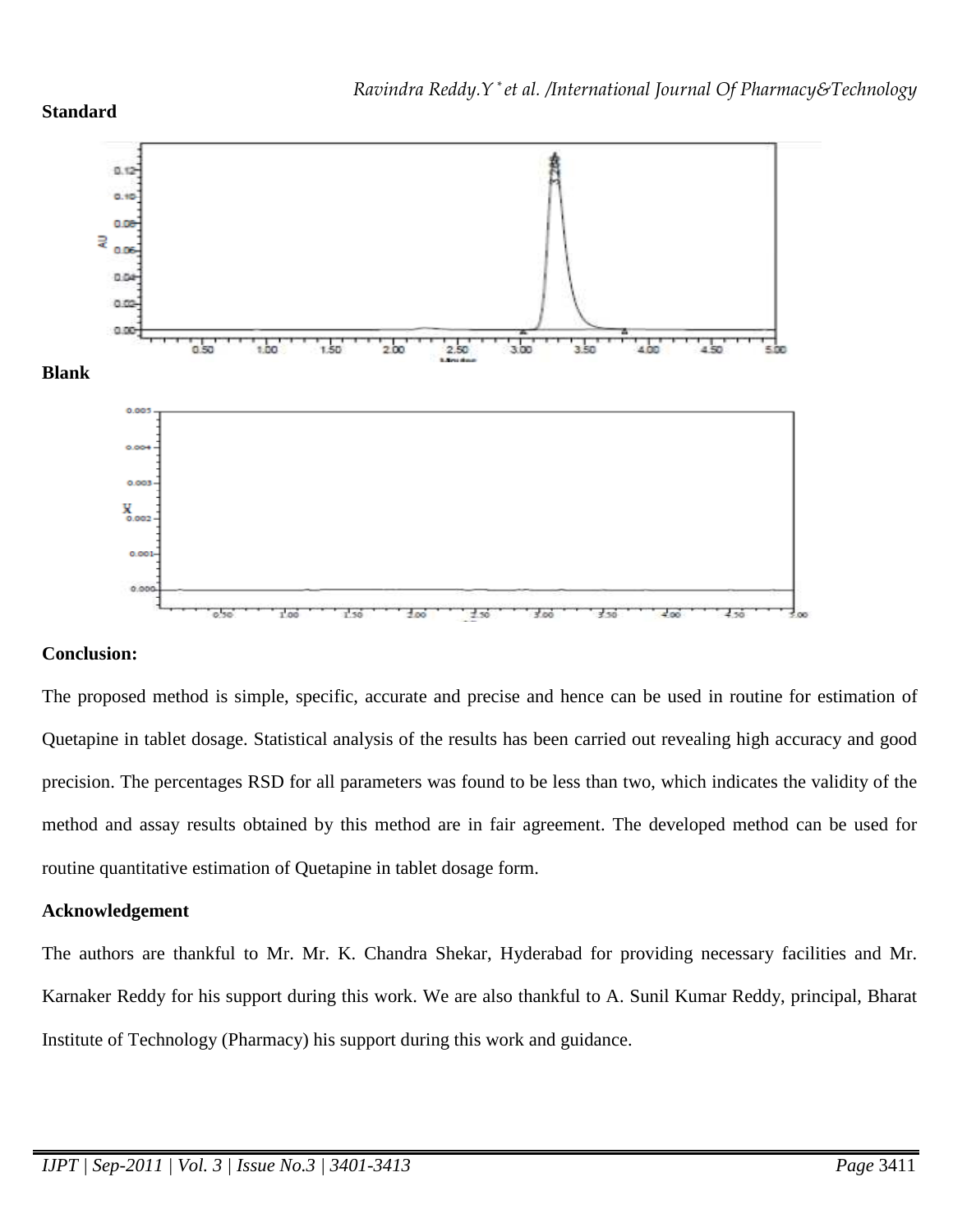#### **References:**

- 1. http://www.chemblink.com/products/111974-72-2.htm
- 2. http://www.medicinenet.com/quetiapine/article.htm
- 3. Buckley. and Peter., Efficacy of quetiapine for thetreatment of schizophrenia a combined analysis ofthree placebo-controlled trials, Current MedicalResearch and Opinion, 2004, 20, 1357-1363(7).
- 4. Siegfried Kasper., Johannes Tauscher. and AngelaHeiden., Quetiapine efficacy and tolerability inschizophrenia, European Neuropsychopharmacology,2001,11, S405-S413.
- 5. Goldstein J.M., Mechanism of action of quetiapine amodulator of dopamine at the D2 receptor,Schizophrenia Research, 2003, 60,311.
- 6. Berna Binnur., Kivircik Akdede., Köksal Alptekin.,Arzu Kiti\_., Haluk Arkar. and Yildiz Akvardar,Effects of quetiapine on cognitive functions inschizophrenia Progress in Neuro-Psychopharmacology and Biological Psychiatry,2005, 29,233-238.
- 7. Pullen R.H., HPLC and GC-MS determination in Plasma, J.Chromatog, 1992, 49 573
- 8. Mandrioli R., Fanali S., Ferranti A. and Raggi M.A.,HPLC analysis of the novel antipsychotic drugquetiapine in human plasma, Journal ofPharmaceutical and Biomedical Analysis, 2002,30,969-977.
- 9. Patricia C., Davis., James Wong. and Gefvert O.,Analysis and pharmacokinetics of quetiapine and twometabolites in human plasma using reversed-phaseHPLC with ultraviolet and electrochemical detection,Journal of Pharmaceutical and Biomedical Analysis,1999, 20,271-282.
- 10. Julia Sachse., Johannes Kölle., Sebastian Härtter. andChristoph Hiemk., Automated analysis of quetiapine and other antipsychotic drugs in human blood byhigh performance-liquid chromatography withcolumnswitching and spectrophotometric detection,Journal of Chromatography B, 2006, 830,342-348.
- 11. B. Dhandapani\*, A.Somasundaram, Shaik Harun Raseed, M.Raja and K.Dhanabal , Development and Validation of HPTLC Method forEstimation of Quetiapine in Bulk Drug and in TabletDosage form International Journal of PharmTech ResearchVol.1, No.2, pp 139-141, April-June 2009.